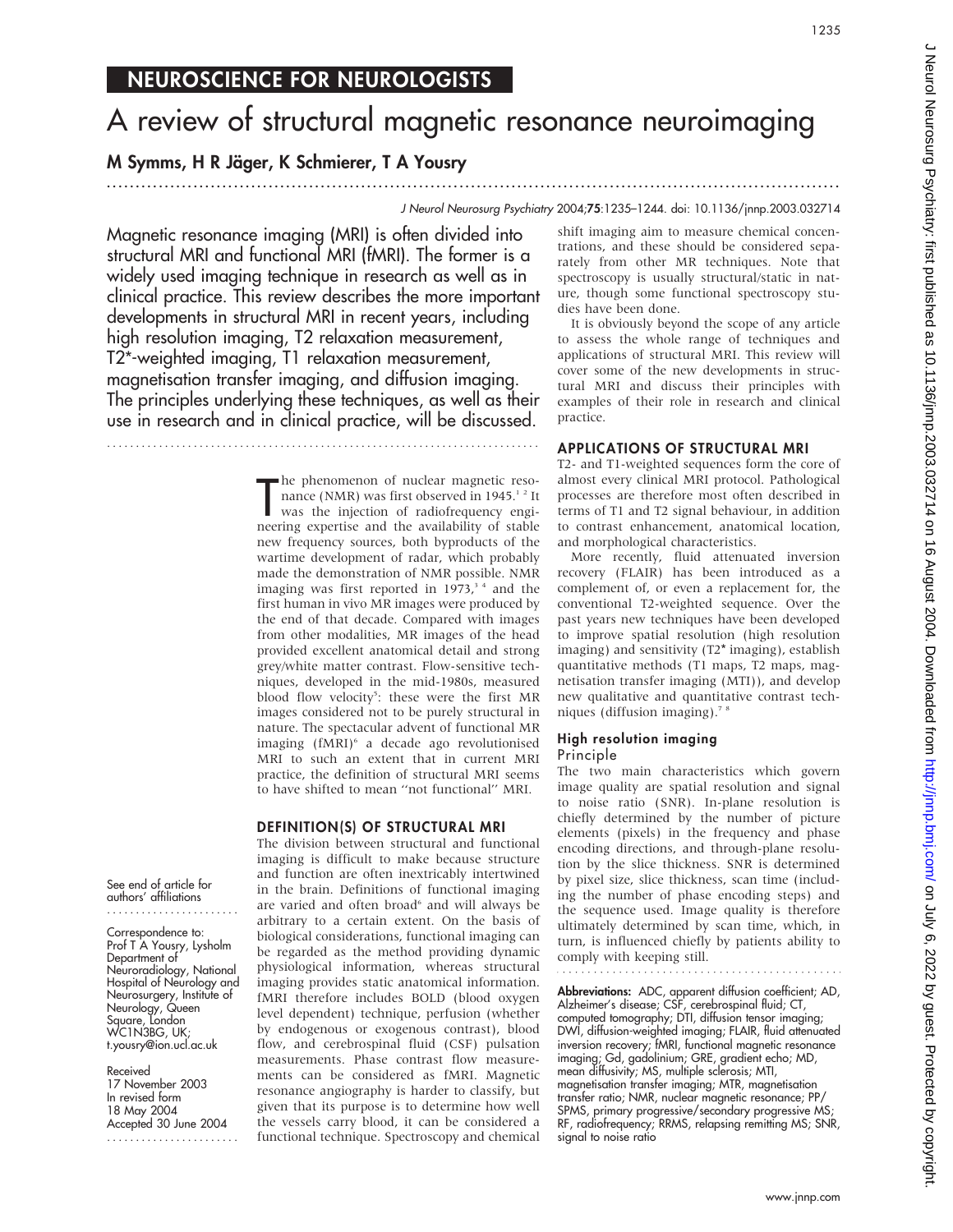Any motion occurring during the MRI scan can cause motion artefacts. Cooperative subjects can be persuaded to keep their head still, and head restraints can minimise head motion, but there are other sources of movement. The regular brain pulsation caused by the cardiac cycle can be mostly averaged out over a long scan or explicitly removed by cardiac triggering. The effects of the respiratory cycle are small in most neuroimaging experiments, but random motions such as eye movement cannot be removed.

# **Applications**

#### Research

Coronal T1-weighted, three dimensional, high resolution images are used to measure the volume of the hippocampus, usually by means of manually tracing its outline. They are also the basis for many cross-sectional and longitudinal studies determining the volume of, and assessing changes in, the hippocampus over time in hippocampal sclerosis and Alzheimer's disease (AD).9

#### Clinical environment

#### $\bullet$  Epilepsy

High resolution T1-weighted images have become a standard tool in epilepsy. The ability to identify the hippocampus and its structure is paramount for assessing atrophy in hippocampal sclerosis. An example is shown in fig 1. Furthermore, accurate visualisation of the cortex is important for the diagnosis of cortical dysplasia.

#### • Cranial nerves

Identification of subtle structures within the CSF is facilitated by using sequences with a cisternographic effect. These sequences (3D CISS, DRIVE, FIESTA) enable the reliable identification of fine structures such as the anterior choroidal artery, the abducens nerve and even the trochlear nerve.<sup>10 11</sup> Visualisation of the trochlear nerve has helped to elucidate the pathogenesis of ''superior oblique myokymia'' by revealing the presence of an arterial neurovascular contact at the root exit zone of the nerve.<sup>12</sup>

High-resolution imaging is the ''purest'' form of structural imaging, and the need to see the brain's structures in



Figure 1 Coronal section of a T1-weighted three dimensional volume of a subject with epilepsy at (A) conventional (1 mm $\times1$  mm $\times1.5$  mm) and (B) high (0.5 mm×0.5 mm×1 mm) resolution. Hippocampal sclerosis can be seen as the loss of volume in the left hippocampus (right side of image).

evermore detail provides the ongoing impetus to increase MRI resolution.

# T2 relaxation measurement Principle

T2-weighted images are commonly used in neuroimaging because they are very sensitive to a wide range of pathology. However, the signal in T2-weighted images contains not only T2 weighting, but also information about the amount of water (proton density) in each pixel. While this extra information can sometimes aid diagnosis, it can also confound it. Using two or more images with different echo times, or by curve-fitting to a long spin echo train, it is possible to calculate T2 maps of the brain that are independent of proton density.

# Applications in research

Hippocampal sclerosis can be detected in patients with epilepsy by comparing the hippocampal T2 values with a range of values of normal controls.13 T2-weighted images of a subject with left hippocampal sclerosis are shown in fig 2.

# T2\*-weighted imaging

# Principle

T2-weighted imaging usually uses images derived from a spin echo, because this refocuses any field inhomogeneities that are present—these are usually caused by changes in magnetic susceptibility between neighbouring tissues. If gradient echo (GRE) images are acquired instead, they will reflect the effects of field inhomogeneity and provide additional contrast: T2\* weighting.

# **Applications**

#### Research

Using modified T2\*-weighted sequences, it is possible to examine relative levels of iron concentration in the brain: iron content has been observed to be elevated in the substantia nigra in patients with Parkinson's disease.<sup>14</sup>



Figure 2 Proton density, T2-weighted and fast FLAIR images of a subject with left hippocampal sclerosis. The left hippocampus (right side of image) has a brighter T2-weighted signal, which is particularly evident on the fast FLAIR image where the surrounding cerebrospinal fluid has been suppressed.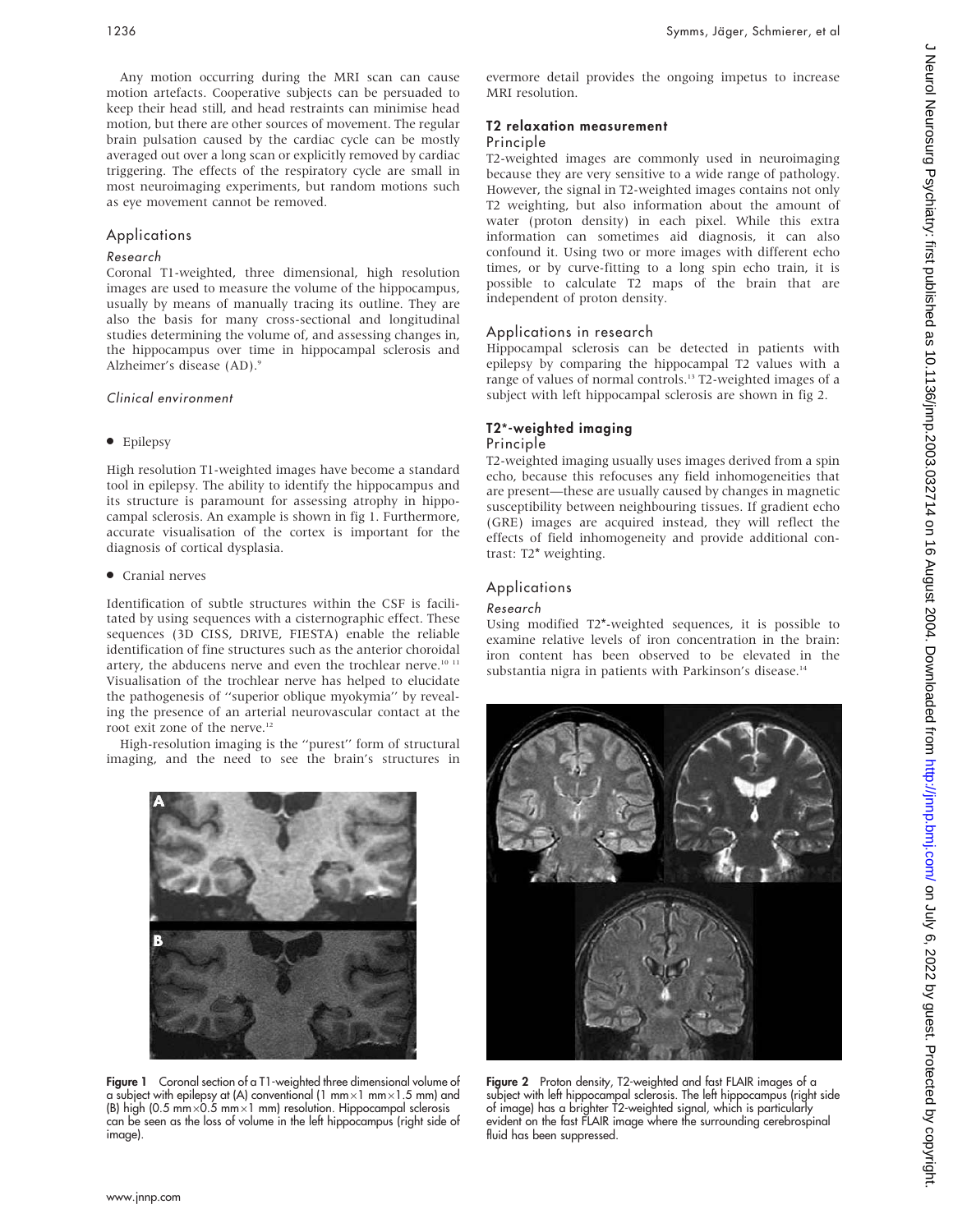#### Clinical environment

#### • Acute cerebral haemorrhage

Reliable identification of acute haemorrhage is important for differentiation between a haemorrhagic and an ischaemic stroke, especially if thrombolytic treatment is being considered. Routine spin echo MR images are less sensitive than computer tomography (CT) for detection of acute brain haemorrhage, which is one of the reasons why CT scanning is currently the first choice of imaging modality for acute stroke in clinical practice. However, the detection of acute parenchymal haemorrhage on MRI can be considerably improved by T2\*-weighted GRE imaging, which exploits the magnetic susceptibility artefact from deoxyhaemoglobin. Sensitivity of MRI protocols that include T2\*-weighted GRE images to acute brain haemorrhage has been shown to be similar to that of CT.<sup>15</sup> T2-weighted images associated with a diffusionweighted imaging (DWI) sequence are prone to susceptibility artefacts<sup>16</sup>—it was therefore suggested to replace the  $T2^*$ weighted GRE images thereby saving examination time. However, T2\*- weighted GRE images have been found to be more sensitive to haemorrhage than the DWI associated T2 weighted images and should therefore be an integral part of an MRI protocol for acute stroke.<sup>16</sup>

• Subarachnoid haemorrhage

CT scanning and lumbar puncture are the current reference standards for detection of subarachnoid haemorrhage. T2\* weighted GRE has been shown to be the most useful MRI sequence with 94% sensitivity for acute subarachnoid haemorrhage and 100% sensitivity for subacute subarachnoid haemorrhage (after four days).<sup>17</sup> This imaging modality can therefore be of importance in the delayed diagnosis of subarachnoid haemorrhage, which is difficult with CT.

#### $\bullet$  Cerebral microhaemorrhages

Small hypointense areas on T2 and T2\*-weighted images correspond histopathologically to extravasation of blood and have been dubbed ''microhaemorrhages''.18 These lesions are much more conspicuous on T2\*-weighted GRE images than on T2-weighted spin echo images due to the increased effects of magnetic susceptibility from haemosiderin deposits. Microhaemorrhages are a feature of hypertensive small vessel disease but have also been described in cerebral amyloid angiopathy,<sup>19</sup> cerebral autosomal dominant arteriopathy with subcortical infarcts, and leukoencephalopathy  $(CADASIL)^{20}$  and trauma.

On T2\*-weighted GRE images, microhaemorrhages occurred in 6.4% of a randomly selected elderly population without neurological disease<sup>21</sup> and  $3.7\%$  of patients without previous strokes but in 18.1% of patients with a history of ischaemic stroke and in 71% of patients with a history of haemorrhagic stroke.<sup>22</sup> The strong correlation between the presence of microhaemorrhages and a history of haemorrhagic stroke suggests that microhaemorrhages are not only a direct marker of bleeding-prone small vessel disease but could also be a predictor of further haemorrhagic stroke. Examples of the appearance of microhaemorrhages on T2\* weighted images are shown in fig 3.

Furthermore, in trauma, microhaemorrhages are a histological hallmark of diffuse axonal injury, and are therefore important to detect. It is interesting to note that the T2\* lesion load has been found to correlate with the period of loss of consciousness and Glasgow Outcome Scale.<sup>23</sup> The most sensitive way to detect these microbleeds is to use T2\* weighted sequences as they detect three times as many lesions as the standard MRI sequences at 1.5 T and at 3 T.<sup>23</sup>

#### T1 relaxation measurement Principle

T1 mapping follows a rationale similar to T2 mapping removes variations in image intensity due to proton density by generating an image depending on just one parameter. T1 maps can be generated from two or more images with different repetition times or flip angles, and so have different T1 weightings, or from two or more images with different inversion times, which again have different T1 weightings. T1 mapping is much more susceptible than T2 mapping to inhomogeneities of the applied radiofrequency (RF) field, so it is advisable to acquire extra images to measure these imperfections and correct for them.<sup>24</sup> This is rarely possible at present in the clinical setting.

### Applications in research

In patients with multiple sclerosis (MS) the T1 of normal appearing white matter is significantly different between the infratentorial and supratentorial regions.<sup>25</sup> This has important consequences for the optimisation of T1 weighting of sequences used for detecting lesions in MS; optimal and consistent lesion detection may require different T1 weightings at different levels of the brain.

#### Magnetisation transfer imaging

#### Principle

The signal in most MR images arises from the protons in the ''mobile pool''—that is, from water in the liquid phase in the body. However, many protons in relatively solid phases are bound in proteins and large biomolecules (the ''bound pool'') and have a very broad NMR resonance that normally decays too quickly for the MR scanner to detect. These bound protons are in a state of chemical exchange and diffusion with protons in the mobile pool, providing a link between the two pools of protons. If a strong RF pulse is applied which is far enough away from the resonance of the liquid pool, but still excites the bound pool, some of the excited magnetisation is transferred from the bound pool to the liquid pool. The resulting magnetisation transfer (MT)-weighted image is attenuated, and the magnetisation transfer ratio (MTR) can be calculated from this image and a similar one without MT weighting. While MTR is difficult to relate to a real physical measure and MTR measures vary according to the imaging sequence and scanner used, it has nevertheless proved to be a sensitive marker of pathological change in many neurological



Figure 3 (A) T2-weighted fast spin echo (FSE) and (B) T2\*-weighted gradient echo (GRE) images of a 66 year old patient with an old right basal ganglia haemorrhage and extensive cerebral

microhaemorrhages. On the T2-weighted FSE (A) only the right basal ganglia haemorrhage is visible as a small low signal intensity area. This haemorrhage causes much more susceptibility artefact on the T2\* weighted GRE sequence (B), which reveals many additional central and peripheral foci of low signal intensity in both hemispheres, consistent with cerebral microhaemorrhages.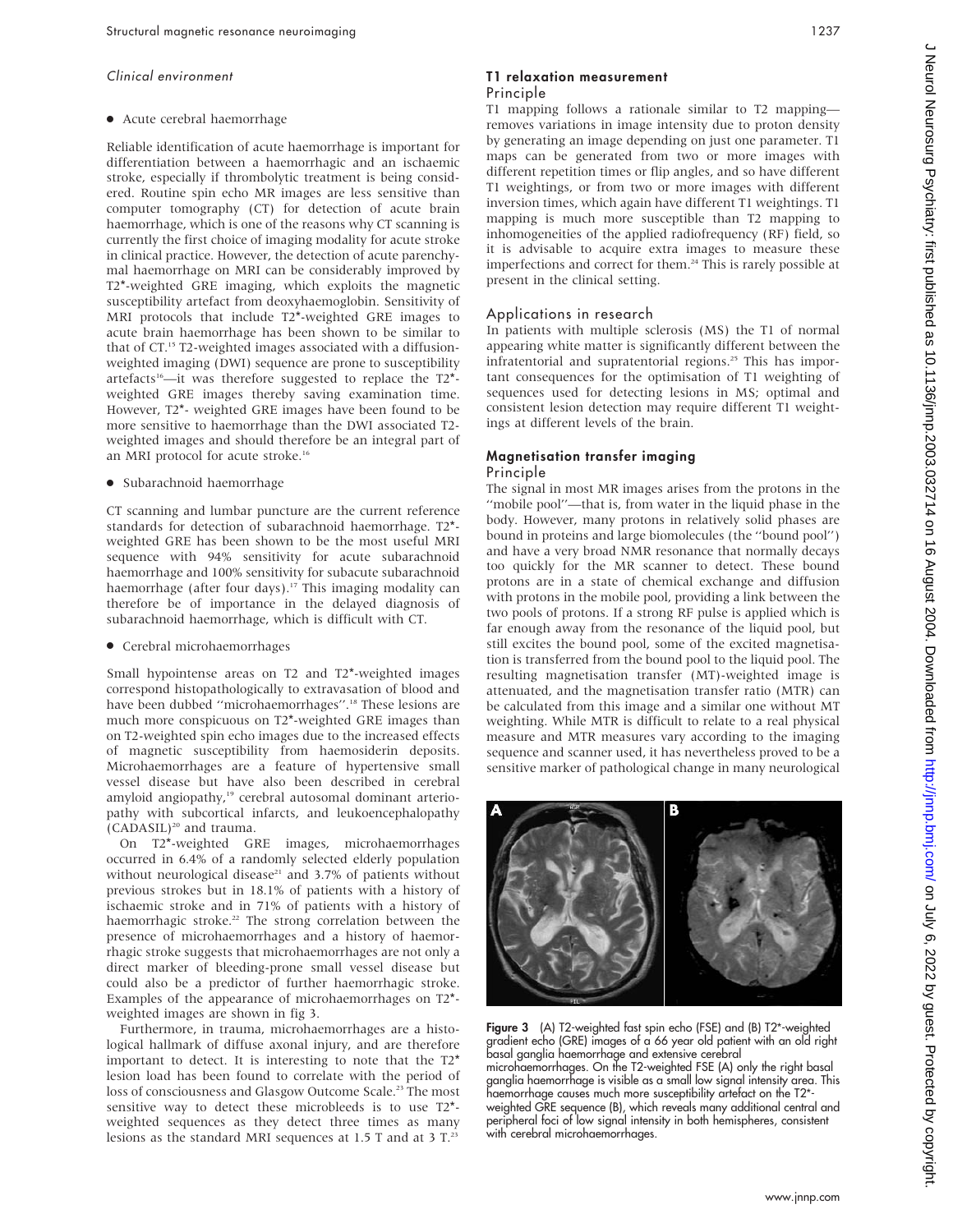conditions in the sense that it decreases with increasing histopathological changes.

# Applications Research

#### • Schizophrenia

In a group of subjects with chronic schizophrenia group mapping showed changes in MTR in both white and grey matter areas relative to a group of matched controls.<sup>26</sup> These changes may reflect subtle changes involving neurones or neuronal processes, and are therefore an additional indication for the neuropathological background in schizophrenia.

#### $\bullet$  Dementia

MTI and regional MTR measurements have been studied in several subtypes of dementia. In vascular dementia, MTR of periventricular white matter lesions has been found to be lower in patients with Binswanger's disease than in patients with vascular disease but no dementia.<sup>27</sup> Furthermore, MTR values correlate with neuropsychological measures, thereby suggesting that MTR reflects the severity of histopathological changes in vascular dementia.

MTR measurements of the hippocampus appear promising for the differentiation between AD and other types of dementia.27 Normal MTR values of the medial temporal lobe appear to be an early feature of AD<sup>27</sup> and are already seen in patients with mild cognitive impairment.<sup>28</sup> It was found that the MTR of grey matter was abnormally low both in patients with AD and patients with mild cognitive impairment, but MTR changes in the white matter were only present in patients with AD, indicating a more advanced stage of the disease.28 These findings suggest that MTR could be a novel MR measure for early diagnosis of AD.

#### $\bullet$  Trauma

Traumatic brain injury may result in cerebral (cortical) contusions and/or diffuse axonal injury. The latter can cause subtle disruption of the structural integrity of brain tissue difficult to detect with conventional MRI. However, even in patients with only mild head injury abnormal MTR values have been found in the corpus callosum.<sup>29</sup> A decreased MTR has also been shown in white matter, which appeared normal on conventional MRI.<sup>30</sup> The presence of abnormalities on MTI is often associated with persistent neurological deficits.

#### • Tumours

Experience with MT imaging in brain tumours is limited, but the significantly higher MTR of brain abscesses may help to differentiate them from cystic tumours.<sup>31</sup> MTR can also distinguish between brain tumours which are hard and those that are soft on palpation during operation, the latter having lower MTR values.<sup>3</sup>

#### • Multiple sclerosis

In the past decade a number of studies have used MTI as a probe for tissue damage in MS.<sup>33</sup> Evidence from correlative MTI/pathological studies suggests that the myelin content and the axonal count are the most relevant substrates of MTR changes in patients with MS.<sup>34 35</sup>

Hitherto, the use of MTI in MS has centred around three main fields: (a) its use in conjunction with the contrast agent gadolinium-DTPA (Gd) to improve the detection of new MS lesions, (b) assessment of MTR to distinguish lesions of different severity, and  $(c)$  assessment of changes in brain tissue that appears normal on conventional MRI. Due to their significance in MS research, we will focus on the latter two aspects.

Cross-sectional studies revealed a broad range of MTR values in MS lesions. However, it has consistently been shown that MS lesions returning a hypointense signal on T1 weighted MRI have a lower MTR than lesions which are T1 isointense.<sup>36</sup>

Correlation studies of standard T2-weighted MRI, T1 weighted images with and without Gd enhancement, and MTR maps have revealed that the pathological substrate of even an apparently homogeneous group such as Gd enhancing lesions varies considerably.37 38 Overall the MTR in lesions drops considerably when enhancement occurs,<sup>36</sup> <sup>37</sup> but recovery of a lowered MTR may occur over the following months.<sup>38</sup> Ring enhancing lesions, particularly their centre, display MTR values as low as in chronic T1-hypointense lesions,36 37 which result from severe demyelination and axonal loss,<sup>39</sup> whereas homogeneously enhancing lesions have a significantly higher MTR.<sup>36</sup>

The severity of tissue damage—as reflected by changes in lesion MTR—has been shown to be modestly correlated with the course of MS. Patients with secondary progressive MS (SPMS) display lower lesion MTR than patients with benign  $MS.<sup>40</sup>$ 

A possible association between the MTR in brain tissue and the course of MS has also triggered a number of studies investigating tissue compartments appearing normal on conventional MRI. The MTR of the whole brain as well as of the segmented normal appearing white matter has consistently been shown to be lower in patients with MS than in healthy subjects. $41-45$ 

A number of studies have used MTI to investigate the time course of lesion development. They have shown that at least a subset of MS lesions develop against the background of tissue changes in the normal appearing white matter—the latter being a steady decrease of MTR in the respective region occurring up to 24 months before Gd enhancement becomes visible.46 47 Lesions in regions showing a drop in MTR prior to Gd enhancement appear to be less likely to recover than lesions that did not.48 Although early recovery of lesions takes place as shown by the increase of an initially decreased lesion MTR during follow up,<sup>38</sup> an overall decrease of brain MTR occurs over time, whether assessed in lesions, normal appearing white matter, or the whole brain.<sup>33 48-50</sup> This has been demonstrated for a period of up to 4.5 years.<sup>50</sup>

Some MTR derived indices are associated with clinical disability.<sup>51 52</sup> A reduction of the whole brain MTR over one year has been shown to be an independent predictor of disability more than three years later<sup>40</sup> and a low MTR in normal appearing white matter predicted disability over five years better than the MTR in lesions, suggesting that, in the long term, tissue pathology in normal appearing white matter may be more important than the lesions for the functional decline of patients with MS.

At least two factors exert significant influence on the associations between MTR derived indices and disability: the tissue compartment investigated and the MS subtype. In a study encompassing all subtypes of MS, the patients with SPMS had the lowest whole brain and lesion MTR values.<sup>53</sup> A study including patients with primary progressive MS (PPMS), and patients with relapsing remitting (RR)-onset MS and disability, reported modest correlations of whole brain MTR with disability in both groups.<sup>54</sup> However, in a study of patients with PPMS, MTR in the segmented grey matter only but not in normal appearing white matter—correlated with disability, suggesting that the grey matter may be particularly relevant for the development of disability in this subgroup.<sup>45</sup>

Recently, a novel quantitative MT technique allowing the estimation of the macromolecular proton fraction (f) and the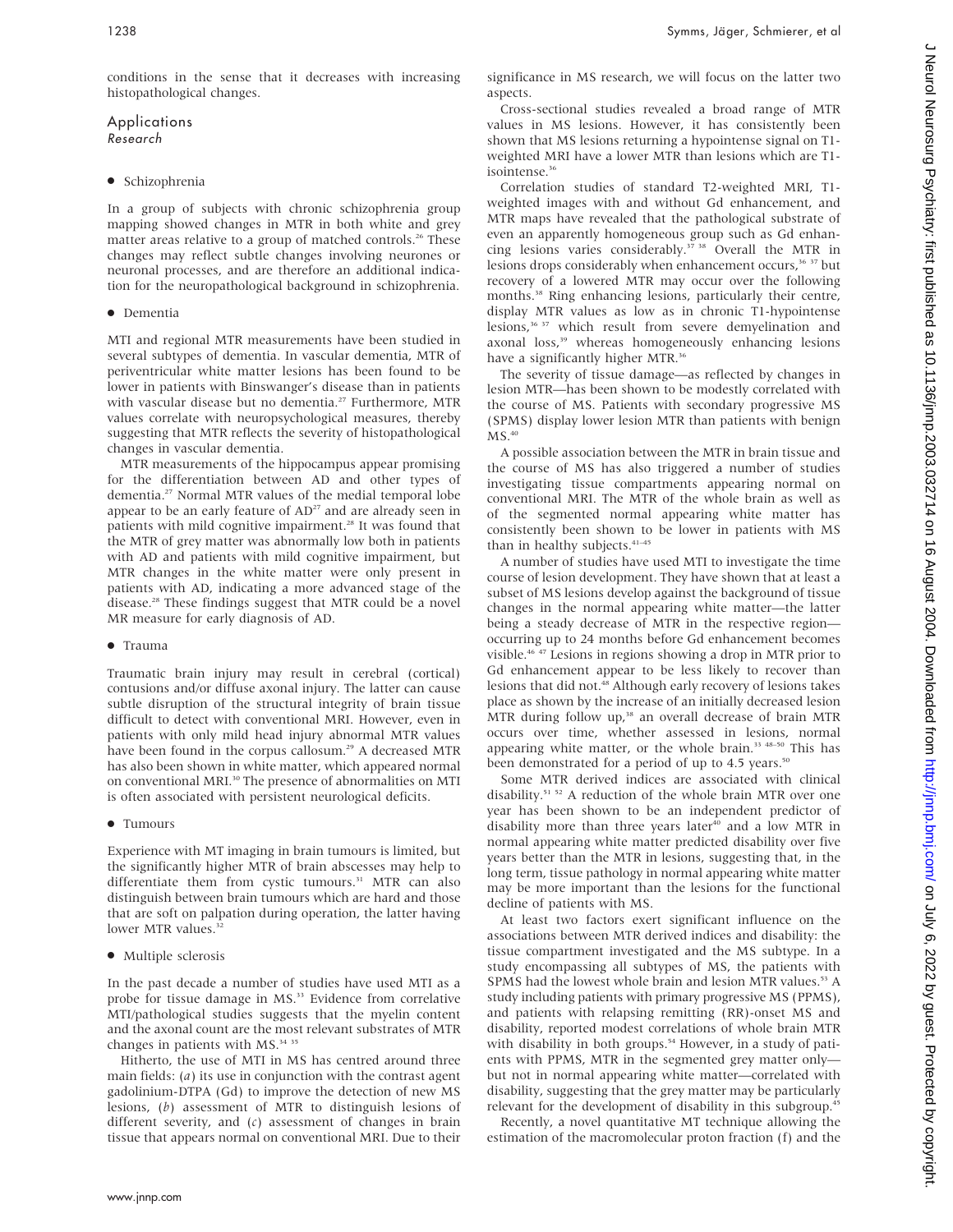bound pool T2 relaxation time (T2b) has been applied in patients with MS. Preliminary results showed significant differences for f and T2b between MS lesions, normal appearing white matter, and control white matter. This technique may achieve relative independence from the MT acquisition protocol while offering more pathologically specific information.<sup>55</sup>

After a decade of research and more than 200 studies into MT changes due to MS, guidelines for the implementation of MTR in large multicentre trials have been developed that should allow this technique to be used as a method to monitor treatment effects in patients with MS.<sup>56</sup>

#### Clinical environment

MTR is not firmly established as a clinical tool at present, which may be due to its restricted commercial availability. However, some of the research areas mentioned above may soon develop into clinical applications.

#### Diffusion imaging

Diffusion is often considered a functional technique. We argue that diffusion should be considered as a structural technique: diffusion indices such as mean diffusivity (MD) are measures of the cellular state, while diffusion anisotropy and tractography provide information about the structure of white matter.

#### Principle

MRI can be used to measure the self-diffusion of water—that is, the random motion of water molecules. If ''diffusion encoding'' gradients are applied, it can be shown that the NMR signal in the presence of diffusion experiences attenuation of amplitude due to the diffusion of water. Acquiring images with differing amounts of diffusion weighting (known as diffusion-weighted imaging, DWI) allows the diffusion coefficient to be measured. Diffusion in most brain tissues is restricted, so DWI measures the apparent diffusion coefficient (ADC). The most commonly used measure is MD, where the diffusion coefficient is averaged over all directions. Diffusion in brain tissues can be isotropic, such as in CSF, in which the water can diffuse equally easily in each direction, or it can be anisotropic, such as in white matter tracts where diffusion is less restricted along the long axis of the white matter tract than it is perpendicular to the tract. The most commonly used index of diffusion anisotropy is probably fractional anisotropy, though there are various other indices.

Diffusion tensor imaging (DTI) allows the production of maps which show the principal direction of diffusion in any voxel. In structures with diffusion anisotropy, it has been shown that the principal direction of diffusion is parallel to the direction of the tract. Thus, tractography can be performed, where the path of these tracts can be traced through the brain. The tracts can be visualised by means of probability maps. This technique may be useful to investigate white matter changes in MS and other diseases of the central nervous system.57 At present, the effectiveness of tractography is limited by several factors, notably the low resolution of MRI compared with the size of most white matter tracts.

#### Applications Research

#### $\bullet$  Epilepsy

Both decreases and increases in MD have been observed in patients with epilepsy scanned soon after a seizure.<sup>58</sup> It has been suggested that the same mechanisms for diffusion change following acute stroke can occur in the ictal and postictal states. Changes in fractional anisotropy have been observed in patients with malformations of cortical development.59 These changes may partly be due to the high contrast between grey and white matter in the anisotropy maps, however, some changes observed on the fractional anisotropy maps have not been detected on the corresponding T1 weighted images.

#### · Dementia

A number of studies have explored the use of DWI in dementia, yielding at times contradictory results. Whereas some studies reported no significant regional differences between patients with mild cognitive impairment, probable AD, and healthy subjects, $60$  others found a significant increase of the ADC in the hippocampal region in both mild cognitive impairment and AD compared with control subjects.<sup>61</sup> Increased ADC values were also found in other brain regions including the temporal stem, posterior cingulate gyrus, corpus callosum, and parietal white matter.<sup>61</sup>

A selective involvement of white matter tracts has been found in patients with AD. DTI revealed a reduction in the integrity of association fibres such as the splenium of the corpus callosum, the superior longitudinal fasciculus, and the cingulum, while the integrity of the pyramidal tracts remained unchanged.62 At 3 T, fractional anisotropy has been found to be significantly reduced in the temporal white matter, posterior part of the corpus callosum, and anterior and posterior cingulated bundles in patients with AD.<sup>63</sup> Involvement of these white matter tracts correlated well with the degeneration of the cortical structures they are known to connect with, namely the posterior cerebral cortices and the hippocampus.

 $\bullet$  Trauma

DWI is being used to assess the integrity of the brain tissue in the acute as well as in the subacute phase following head trauma. Decreased ADC values, reflecting restricted diffusion, have been found 1–18 days after head trauma, most frequently in the corpus callosum.<sup>64</sup> The restricted diffusion could reflect cellular swelling (cytotoxic oedema), which persists into the subacute phase. Alternatively, the movement of water molecules could be impeded by the presence of fragmented membranes from ruptured axons. Conversely, repeated or longstanding head trauma can lead to an increase in ADC values, reflecting an increase in free water movement. Thus, histogram analysis of the whole brain in professional boxers revealed significantly higher average ADC values than in age matched normal controls.<sup>65</sup> Furthermore, the average ADC correlated with the number of hospitalisations for boxing injuries, suggesting a cumulative effect of repeated blows to the head. Similarly, an increase in MD has also been shown several months after blunt head injury in patients who had unremarkable conventional MR images.<sup>66</sup> The increase in MD extended to regions distant from the site of impact, suggesting an expansion of the extracellular space followed by neuronal or glial cell loss as a possible mechanism.

#### • Multiple sclerosis

DW-MRI has been used over the past 10 years to probe MS.<sup>33 67</sup> A consistent finding has been an increased diffusivity compared with normal appearing white matter in MS lesions visible on T2-weighted MRI, either expressed by an elevated average ADC<sup>68</sup> or MD.<sup>69</sup> Similarly fractional anisotropy has been shown to be lower in MS lesions than in normal appearing white matter.<br>69  $^{70}$ 

The degree to which changes in DWI occur appears to depend on the clinical course. Hence, MD has been found to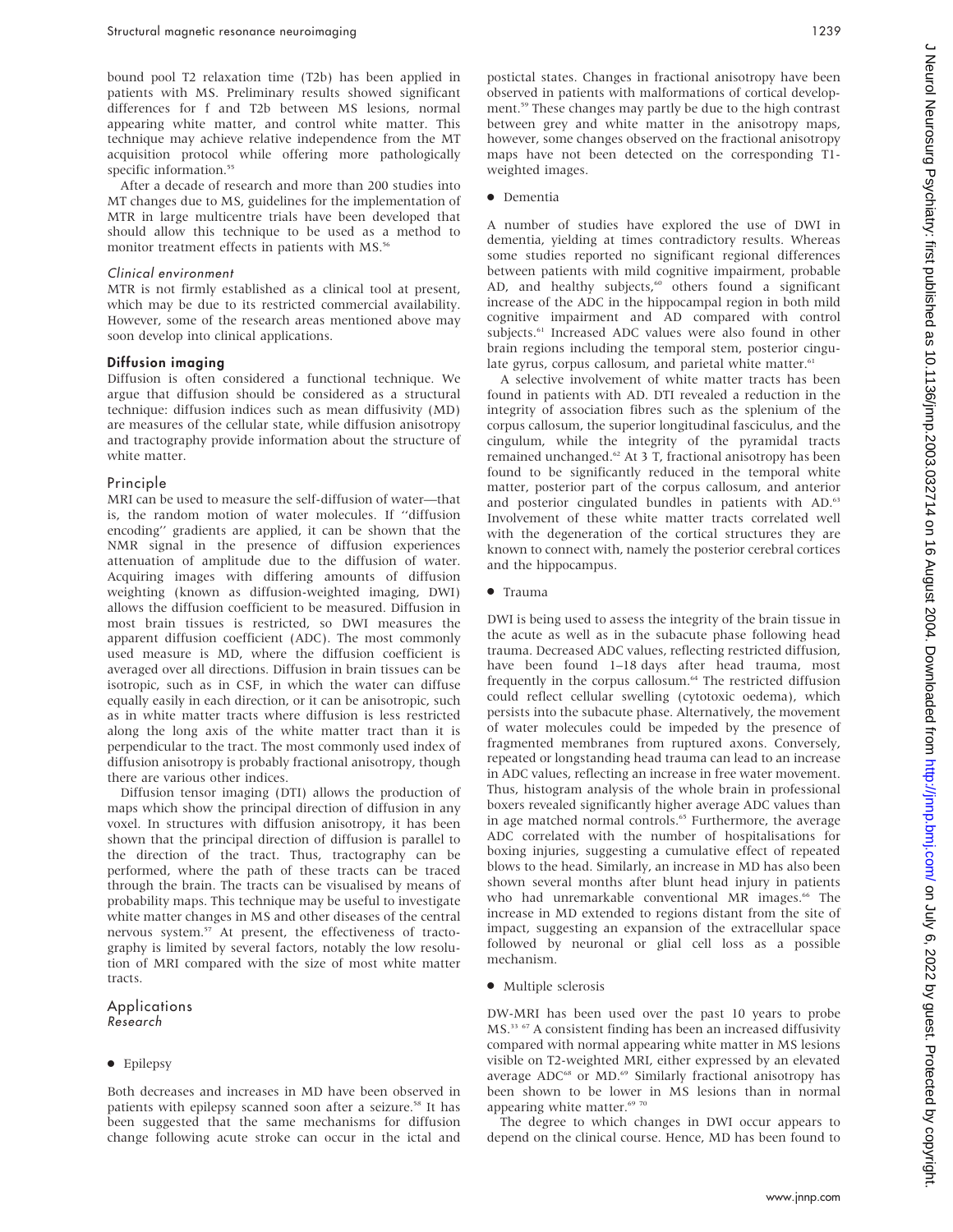be higher in lesions of patients with a secondary progressive course compared with those with RRMS<sup>71</sup> or PPMS.<sup>72</sup> The increased diffusivity in lesions of patients with SPMS corroborates the finding in SPMS of a higher proportion of hypointense lesions on T1-weighted MRI (''black holes'') which consistently display more abnormalities of diffusion than T1-isointense lesions<sup>73</sup> 74 as long as they do not enhance after application of Gd; Gd enhancing T1-hypointense lesions have been reported as having either different<sup>73</sup> <sup>74</sup> or similar<sup>75</sup> diffusion properties compared with their non-enhancing counterparts. This may reflect a variable tissue composition of Gd enhancing lesions, depending on their age and severity.

Changes in the normal appearing brain tissue of patients with MS have also been detected by DWI. Such changes in water diffusion appear to occur very early in the course of MS and may precede the formation of new lesions.<sup>69 76</sup> The abnormalities of diffusion in normal appearing white matter appear to be more pronounced in periplaque normal appearing white matter than in remote regions $77$  and have been reported to be associated with the diffusivity in lesions<sup>78</sup> as well as with the lesion load on conventional T2-weighted  $MRI.^{79}$ <sup>8</sup>

So far results regarding diffusion changes in patients with PPMS are conflicting. Evidence is there to suggest that in this subgroup of patients diffusion changes in the normal appearing white matter develop rather independently of lesions<sup>81</sup> whereas other authors have detected an association between the extent of lesions and changes in the diffusivity of normal appearing white matter.<sup>80</sup> The association of changes in diffusion of normal appearing white matter with disability in patients is still a matter of debate. Several recent studies, some of which used histogram analysis, reported such associations in patients with RRMS, SPMS,<sup>71 82</sup> and PPMS.<sup>80</sup>

Some studies have focused on the grey matter of patients with MS by means of DWI. No changes were detected in the basal ganglia of MS patients<sup>83</sup> or in the grey matter of RRMS patients<sup>84</sup> whereas one study reported abnormalities of grey matter MD histograms in patients with PPMS or SPMS.<sup>85</sup>

 $\bullet$  Surgical applications

It may be possible to use fractional anisotropy to better observe wallerian degeneration following surgical resection and thereby improve the assessment of postoperative sequelae,<sup>86</sup> especially since a correlation of reduced fractional anisotropy with clinical deficit has been observed.<sup>87</sup>



Figure 4 Composite three dimensional multisection representation of a diffusion fractional anisotropy image. Overlaid are two traces derived from tractography of the corresponding diffusion tensor data, showing the pathways taken by the superior longitudinal fasciculus (SLF) on each side. The SLF takes a normal path on the left (right side of image) but the right SLF (left side of image) takes a more circuitous route, because it has been displaced by a large tumour. Tractography here shows the preservation of the right SLF in spite of the tumour's presence, and also provides important additional information for any possible surgical intervention.

Furthermore, DTI and tractography have the potential to yield important information for preoperative management such as patient counselling and surgical planning. DTI can assess the effect of the tumour on the adjacent tracts by determining whether they are infiltrated or displaced; and tractography has the potential to trace the path of these tracts (fig 4).88 This information will enable both safer as well as more radical surgery.

• Amyotrophic lateral sclerosis

In subjects with amyotrophic lateral sclerosis, ADC and fractional anisotropy of the corticospinal tract correlate with disease duration and with disease severity, respectively.<sup>89</sup> This opens the possibility of using these quantitative measures to monitor disease progression or possible drug effect in treatment trials.

 $\bullet$  Schizophrenia

Conflicting results have been reported so far, possibly due to the varying methodologies used. A region of interest approach found increases in MD and decreases in fractional anisotropy in the splenium but not the genu of the corpus callosum.90 Voxel-by-voxel approaches based on spatial normalisation and group mapping have either been negative<sup>91</sup> or have reported widespread differences in fractional anisotropy and MD, particularly in the prefrontal regions.<sup>92</sup>

• Normal brain maturation and ageing

From early life until adolescence ADC decreases and fractional anisotropy increases,<sup>93</sup> whereas in the ageing brain ADC increases and fractional anisotropy decreases.<sup>94</sup> These findings, however, have been reported in cross-sectional studies and are yet to be confirmed in longitudinal studies.

# Clinical environment

# $\bullet$  Infarction

DWI is far more sensitive for the detection of acute ischaemic changes than conventional MRI or CT.<sup>95</sup> DWI has been shown to detect ischaemic lesions within minutes in experimental animal studies and within 30–90 minutes of an acute stroke in humans.<sup>96</sup> Areas of acute ischaemia show restricted water diffusion and appear bright on DWI and dark on ADC maps. The precise mechanisms leading to a reduction in diffusion are still a matter of debate, but redistribution of extracellular water into the intracellular compartment (cytotoxic oedema) resulting in shrinkage of the extracellular space appears to be the most likely explanation.

Initially, changes on DWI were regarded as a marker of irreversible tissue damage and were used to define the ischaemic penumbra in combination with MR perfusion imaging (perfusion/diffusion mismatch). This assumption was subsequently proved to be erroneous, first by anecdotal reports of reversibility of DWI changes and later by quantitative ADC analysis,<sup>97</sup> which demonstrated that tissue with ADC ratios of 0.9 (ADC reduced to 90% of the ADC of normal brain) and above was likely to recover whereas tissue with ADC ratios below that showed transition to infarction.

Appearances on DWI following stroke are time dependent: ADC values are low in the first week, become ''pseudonormal'' in the second week, and increase above the ADC of normal brain parenchyma thereafter. Decreased ADC values indicate with good sensitivity and specificity that an infarct is less than 10 days old.<sup>98</sup> MRI diffusion imaging can therefore be useful in identifying subacute infarcts. In the presence of several abnormalities suggestive of ischaemic stroke on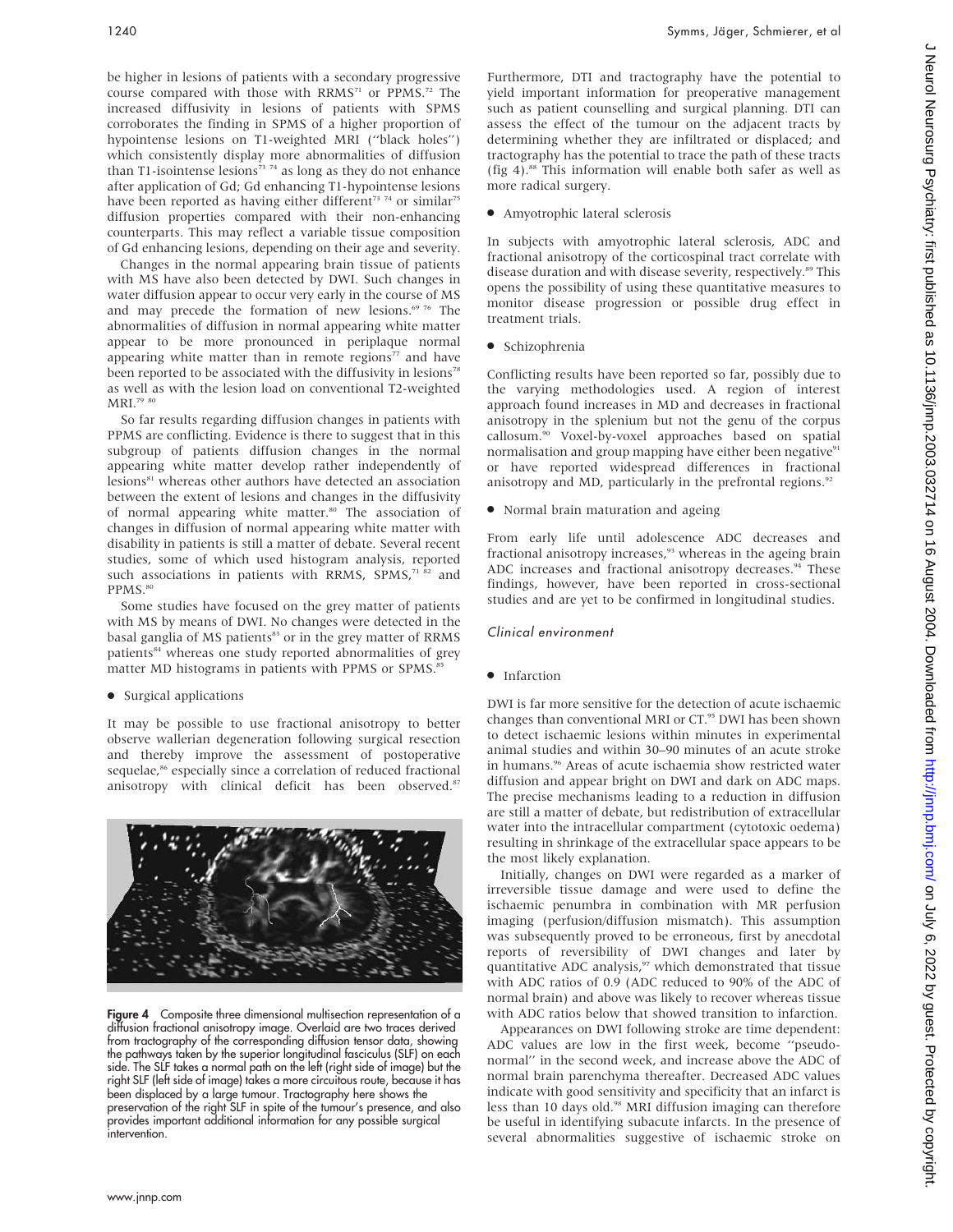T2-weighted images, DWI can help localise the acute lesion and determine its vascular territory, which may influence the clinical management. Acute ischaemia also causes a reduction of diffusion anisotropy. This effect is more marked in white matter than grey matter and fractional anisotropy may be a more sensitive measure of white matter ischaemia than DWI.99 DTI in the subacute phase can distinguish whether white matter tracts are distorted around the infarct or disrupted by it, with implications for functional recovery.100

DWI may also be useful to differentiate arterial infarcts from posterior reversible encephalopathy syndrome (PRES) and from venous infarcts. PRES is due to a breakthrough of the cerebral autoregulation and endothelial dysfunction, affecting predominately the posterior white matter with some involvement of the overlying cortex. The lesions are bright on T2-weighted images and may occasionally be difficult to distinguish from posterior circulation infarcts. However, on DWI these lesions are not hyperintense as acute arterial infarcts but appear isotense or hypointense, indicating the presence of vasogenic oedema, which is reversible.<sup>101</sup> Venous infarcts initially cause vasogenic oedema with increased ADC values. At a later stage, the appearances are more complex and variable. There may be co-existence of vasogenic and cytotoxic oedema and the appearances may be further complicated by the presence of haematomas causing signal loss on DWI.<sup>102</sup>

#### $\bullet$  Tumours

While DWI has become an established tool in the clinical management of stroke, evidence is mounting of its usefulness in the clinical investigation of cerebral mass lesions. DWI of cerebral mass lesions is currently in transition from a research to a clinical application. We therefore decided to include this section among the clinical applications of diffusion imaging.

It must be emphasised that ADC measurements are essential for assessment of tumours, as the T2 shine-through effects may be predominant on DWI. Earlier studies<sup>103</sup> established the inverse relationship between ADC values and histological cell count (tumour cellularity). Higher grade tumours, which have a higher density of cell nuclei, therefore have lower ADC values than low grade tumours. Statistically significant differences between the ADC values of high grade and low grade gliomas have been shown in a number of studies.<sup>103-105</sup> Similarly, atypical or malignant (WHO grade 2 or 3) meningiomas have lower ADC values than benign meningiomas.106

It may be difficult to determine the degree of peritumoral neoplastic infiltration by gliomas on DWI alone $^{104}$  but a recent study at 3 T demonstrated that DTI is capable of detecting subtle disruption of white matter tracts in high grade gliomas, consistent with tumour invasion.<sup>107</sup> Primary central nervous system lymphomas tend to have lower ADC measurements than high grade gliomas, because they are highly cellular tumours.<sup>108</sup>

Of far greater importance is the potential to differentiate inflammatory lesions from tumours. The finding that lesions due to toxoplasmosis display significantly higher ADC values than lymphomas can be important for their differentiation in patients with AIDS.109 A similar problem can occur in the distinction between a purulent brain process and cystic brain tumours; a diagnosis that can be challenging on conventional MRI. Using DWI cerebral abscesses demonstrate a much greater restriction of diffusion than tumour cysts, resulting in significantly lower ADC values.<sup>110</sup>

Finally, arachnoid cysts and epidermoid tumours both have signal characteristics close to CSF on conventional MRI and are difficult to differentiate with this modality. This problem has now been definitively addressed by DWI, in which arachnoid cysts return a low signal, similar to CSF whereas epidermoid tumours return a high signal intensity, indicating restricted diffusion and thereby establishing the diagnosis.

● Creutzfeldt–Jakob disease (CJD)

DWI has become an essential tool in the diagnosis of CJD. The sporadic form shows areas of high signal intensity in the basal ganglia and cerebral cortex, which may precede changes on standard MRI, whereas the variant form is associated with high signal in the basal ganglia and mainly the pulvinar. Early changes become progressively hyperintense on DWI, unlike acute ischaemic infarcts, which tend to ''pseudonormalise'' within two weeks. The signal alteration corresponds histologically with areas of spongiform change and neuronal loss.111 DWI not only helps make an early diagnosis of CJD possible but has also been reported to have a high specificity and can differentiate between different forms of CJD.<sup>11</sup>

#### THE NEXT TEN YEARS

The continual development in MRI technology over the past two decades has produced both steady progress and dramatic breakthroughs. Given such a fertile field of invention, predictions of the future are difficult, but it can be hoped that there will be improvements in the hardware to further decrease imaging time and increase SNR, as well as enhancements in software for post-processing and data management.

#### Acquisition development

Conventional MRI uses one RF receiving coil to pick up the NMR signal from the body, and highly efficient configurations of transmitter coil (if there is a separate one), receiver coil, and RF receiver electronics have been used for many years in commercial MR scanners. A recent development, parallel imaging,<sup>113</sup> combines an array of receiver coils in such a way that each coil oversamples the data required to reconstruct the MR image. The coils receive the signal simultaneously, resulting in effective time saving. Some SNR is lost in the process, but nevertheless, parallel imaging represents a new way of optimising MRI acquisition. Many commercial MR scanners are now available with parallel imaging ability, and as acquisition and reconstruction techniques improve, this may well become the modality of choice for many clinical MR examinations.

#### High field imaging

As the main magnetic field is increased, the amount of net magnetisation induced increases. From this consideration alone, it would seem advantageous to operate at the highest possible field and resonant frequency. Several obstacles to high field imaging are related to patients' safety and image quality.

### Patients' safety

- RF penetration: As frequency increases, rather than passing into the centre of the body, the applied RF has a tendency to dissipate near the surface, causing adverse heating effects.
- N Peripheral magnetic stimulation: If gradients are increased to overcome internal magnetic gradient fields, eventually the applied gradients start generating electrical currents in the patient causing tingling and even physical pain.
- N Acoustic noise: As applied magnetic field and gradients increase, the motor effect means more acoustic noise is generated, which may become uncomfortable or even harmful for the patient.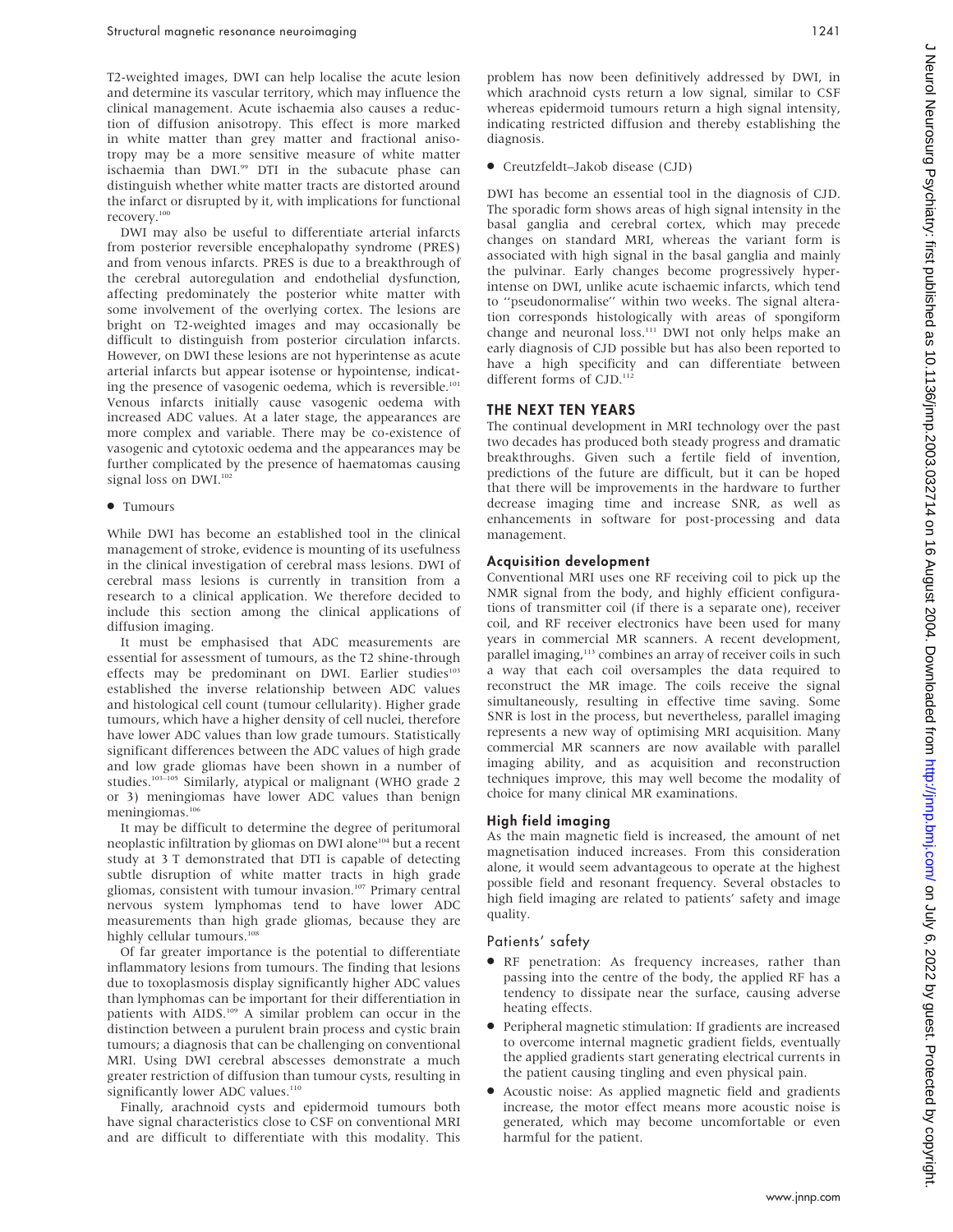

1242 Symms, Jäger, Schmierer, et al. Symms, Jäger, Schmierer, et al. Symms, Jäger, Schmierer, et al. Symms, Jäger, Schmierer, et al. Symms, Jäger, Schmierer, et al. Symms, Jäger, Schmierer, et al. Symms, Jäger, Schmierer,

Figure 5 High resolution fast spin echo image, with a slice thickness of 2 mm, and an in-plane resolution of  $470\times470$  µm obtained at 4.7 T. The signal to noise is very good, and allows visualisation of normally occurring Virchow–Robin spaces beyond the extent usually seen at 1.5 T imaging.

#### Image degradation

- N RF homogeneity: Little RF reaches the centre of the body, so little MR signal is recovered from there.
- $\bullet$  Main field inhomogeneity: As the applied magnetic field increases, internal magnetic gradient fields generated by differences between tissue and air cause larger image artefacts. These can be best overcome by larger field gradients.

As technology and MR engineering move on, so imaging at higher fields is becoming more feasible. Recent images obtained on prototype 4.7 T (fig 5)<sup>114</sup> and 8 T scanners bear this out. It is now possible to identify in vitro different types of cortex and even identify the corresponding cortical layers.115 It is hoped that this kind of resolution will be approached in vivo in the next decade. The current installation of 7 T and 11 T scanners may be opening new horizons in MRI and a first step in that direction.

#### Post-processing and data management

A 10 year old MR scanner can produce excellent structural MR images, but new MR scanners will soon be able to do much more. The modern MR scanner can be integrated with a picture archiving and communicating system (PACS), and further developments will lead to more integrated patient databases, image registration based acquisition prescription, comparison of newly acquired images with previous images of the same patient (serial comparisons) or against a group of similar subjects (group mapping techniques), and the automatic removal of extraneous image features (image segmentation to remove scalp, meninges etc). Given the power of computing available on new scanners, more advanced image processing techniques such as feature recognition may become possible. Interventional MRI, in which an MR scanner becomes truly interfaced with the surgical theatre, will also be developed further.

# **CONCLUSION**

Structural MRI, using conventional T1, T2, and T2\* contrasts, has become the accepted standard for routine examination of the brain, offering exquisite anatomical detail and high sensitivity to pathological changes. New quantitative measures of magnetisation transfer and diffusion are being widely used in research and some will soon become standard clinical tools. Future developments promise an increase in both sensitivity and specificity.

# ACKNOWLEDGEMENTS

We thank Philippa Bartlett, Sofia Eriksson, Roger Ordidge, and Geoff Parker for providing some of the figures.

#### Authors' affiliations .....................

M Symms, Department of Clinical and Experimental Epilepsy, Institute of Neurology, London, UK

H R Jäger, T A Yousry, Lysholm Department of Neuroradiology, National Hospital of Neurology and Neurosurgery, Institute of

Neurology, London, UK K Schmierer, Department of Neuroinflammation, NMR Research Unit, Institute of Neurology, London, UK; and Klinik für Neurologie, Chasité, Humbeldt Universität zu Berlin, Berlin, Germany

Competing interests: none declared

#### REFERENCES

- 1 Bloch F. Nuclear Induction. Phys Rev 1946;70:460-74.
- 2 Purcell EM, Torrey HC, Pound RV. Resonance absorption by nuclear
- magnetic moments in a solid. Phys Rev 1946;**69**:37–8.<br>3 M**ansfield P**, Grannell PK. NMR ''diffraction'' in solids? *J* Phys C: Solid State Phys 1973;6:L422-L426.
- 4 Lauterbur P. Image formation by local induced interactions: examples employing nuclear magnetic resonance. Nature 1973;242:190–1.
- 5 Moran PR. A flow velocity zeugmatographic interlace for NMR imaging in humans. Magn Reson Imaging 1982;1:197–203.
- 6 Jezzard P, Matthews PM, Smith SM. Functional MRI: an introduction to methods. Oxford: Oxford University Press, 2001.
- 7 McRobbie DW, Moore EA, Graves MJ, et al. MRI: From Picture to Proton. Cambridge: Cambridge University Press, 2003.
- 8 Tofts PS. Quantitative MRI of the Brain: Measuring Changes Caused by Disease. Chichester: Wiley, 2003.
- 9 Fox NC, Freeborough PA. Brain atrophy progression measured from registered serial MRI: validation and application to Alzheimer's disease. J Magn Reson Imaging 1997;7:1069–75.
- 10 Yousry I, Camelio S, Wiesmann M, et al. Detailed magnetic resonance imaging anatomy of the cisternal segment of the abducent nerve: Dorello's canal and neurovascular relationships and landmarks. J Neurosurg 1999;91:276–83.
- 11 Yousry I, Moriggl B, Dieterich M, et al. MR anatomy of the proximal cisternal segment of the trochlear nerve: neurovascular relationships and landmarks. Radiology 2002;223:31–8.
- 12 Yousry I, Dieterich M, Naidich TP, et al. Superior oblique myokymia magnetic resonance imaging support for the neurovascular compression hypothesis. Ann Neurol 2002;51:361-8.
- 13 Jackson GD, Connelly A, Duncan JS, et al. Detection of hippocampal pathology in intractable partial epilepsy: increased sensitivity with quantitative magnetic resonance T2 relaxometry. Ne*urology*<br>1993;**43**:1793–9.
- 14 Graham JM, Paley MNJ, Grunewald, RA, et al. Brain iron deposition in Parkinson's disease imaged using the PRIME magnetic resonance sequence.<br>*Brain* 2000;**123**:2423–31.
- 15 Perl J 2nd, Tkach JA, Porras-Jimenez M, et al. Hemorrhage detected using MR imaging in the setting of acute stroke: an in vivo model. AJNR<br>Am J Neuroradiol 1999;**20**:1863–70.
- 16 Lin DD, Filippi CG, Steever AB, et al. Detection of intracranial hemorrhage: comparison between gradient-echo images and b(0) images obtained from diffusion-weighted echo-planar sequences. AJNR Am J Neuroradiol 2001;22:1275–81.
- 17 Mitchell P, Wilkinson ID, Hoggard N, et al. Detection of subarachnoid haemorrhage with magnetic resonance imaging. *J Neurol Neurosurg*<br>*Psychiatry* 2001;**70**:205–11.
- 18 Fazekas F, Kleinert R, Roob G, et al. Histopathologic analysis of foci of signal loss on gradient-echo T2\*-weighted MR images in patients with spontaneous intracerebral hemorrhage: evidence of microangiography-related<br>microbleeds. AJNR Am J Neuroradiol 1999;**20**:637–42.
- 19 Greenberg SM, O'Donnell HC, Schaefer PW, et al. MRI detection of new hemorrhages: potential marker of progression in cerebral amyloid<br>angiopathy. Neurology 1999;**53**:1135–8.
- 20 Dichgans M, Holtmannspotter M, Herzog J, et al. Cerebral microbleeds in CADASIL: a gradient-echo magnetic resonance imaging and autopsy study. Stroke 2002;33:67–71.
- 21 Roob G, Schmidt R, Kapeller P, et al. MRI evidence of past cerebral microbleeds in a healthy elderly population. Neurology 1999;52:991–4.
- 22 Tsushima Y, Aoki J, Endo K. Brain microhemorrhages detected on T2\* weighted gradient-echo MR images. *AJNR Am J Neuroradiol*<br>2003;**24**:88–96.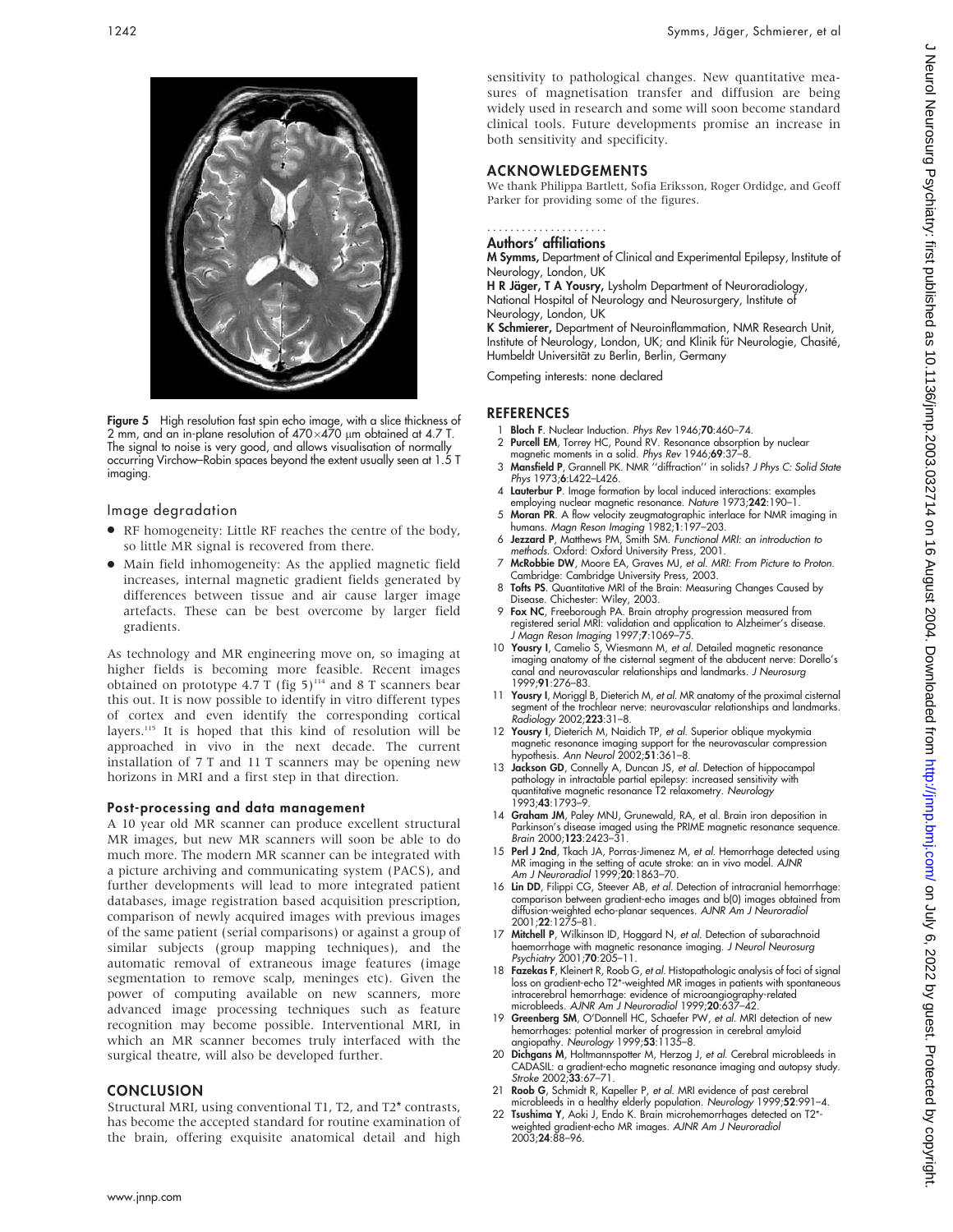- 23 Scheid R, Preul C, Gruber O, et al. Diffuse axonal injury associated with chronic traumatic brain injury: evidence from T2\*-weighted gradient-echo imaging at 3 T. AJNR Am J Neuroradiol 2003;24:1049–56.
- 24 Parker GJM, Barker GJ, Tofts PS. Accurate multislice gradient echo T1 measurement in the presence of non-ideal RF pulse shape and RF field nonuniformity. Magn Reson Med 2001;45:838-45.
- 25 Stevenson VL, Parker GJM, Barker GJ, et al. Variations in T1 and T2 relaxation times of normal appearing white matter and lesions in multiple<br>sclerosis. *J Neurol Sci* 2000;**178**:81–7.
- 26 Foong J, Symms MR, Barker GJ, et al. Investigating regional white matter in schizophrenia using diffusion tensor imaging. NeuroReport 2002;13:333–6.
- 27 Hanyu H, Asano T, Iwamoto T, et al. Magnetization transfer measurements of the hippocampus in patients with Alzheimer's disease, vascular dementia, and other types of dementia. *AJNR Am J Neuroradiol* 2000;**21**:1235–42.<br>28 **Kabani NJ**, Sled JG, Chertkow H. Magnetization transfer ratio in mild
- cognitive impairment and dementia of Alzheimer's type. Neuroimage 2002;15:604–10.
- 29 McGowan JC, Yang JH, Plotkin RC, et al. Magnetization transfer imaging in<br>the detection of injury associated with mild head trauma. AJNR<br>Am J Neuroradiol 2000;21:875–80.
- 30 Sinson G, Bagley LJ, Cecil KM, et al. Magnetization transfer imaging and proton MR spectroscopy in the evaluation of axonal injury: correlation with clinical outcome after traumatic brain injury. Am J Neuroradiol 2001;22:143–51.
- 31 Pui MH. Magnetization transfer analysis of brain tumor, infection, and nfarction. J Magn Reson Imaging 2000;12:395-9.
- 32 Okumura A, Takenaka K, Nishimura Y, et al. The characterization of human brain tumor using magnetization transter technique in magnetic resonance<br>imaging. *Neurol Res* 1999;**21**:250–4.
- 33 Filippi M, Rocca MA, Comi G. The use of quantitative magnetic-resonancebased techniques to monitor the evolution of multiple sclerosis. Lancet Neurol 2003;2:337–46.
- 34 van Waesberghe JH, Kamphorst W, De Groot CJ, et al. Axonal loss in multiple sclerosis lesions: magnetic resonance imaging insights into substrates of disability. Ann Neurol 1999;46:747–54.
- 35 Mottershead JP, Schmierer K, Clemence M, et al. High field MRI correlates of myelin content and axonal density in multiple sclerosis: a post-mortem study of the spinal cord. J Neurol 2003;250:1293–301.
- 36 Petrella JR, Grossman RI, McGowan JC, et al. Multiple sclerosis lesions: relationship between MR enhancement pattern and magnetization transfer effect. AJNR Am J Neuroradiol 1996;17:1041–9.
- 37 Rovira A, Alonso J, Cucurella G, et al. Evolution of multiple sclerosis lesions on serial contrast-enhanced T1-weighted and magnetization-transfer MR images. AJNR Am J Neuroradiol 1999;20:1939–45.
- 38 Lai HM, Davie CA, Gass A, et al. Serial magnetisation transfer ratios in gadolinium-enhancing lesions in multiple sclerosis. *J Neurol*<br>1997;**244**:308–11.
- 39 van Walderveen MA, Kamphorst W, Scheltens P, et al. Histopathologic correlate of hypointense lesions on T1-weighted spin-echo MRI in multiple
- sclerosis. Neurology 1998;**50**:1282–8.<br>40 **Davie CA**, Silver NC, Barker GJ, *et al.* Does the extent of axonal loss and demyelination from chronic lesions in multiple sclerosis correlate with the clinical subgroup? J Neurol Neurosurg Psychiatry 1999;67:710-15.
- 41 van Buchem MA, McGowan JC, Kolson DL, et al. Quantitative volumetric magnetization transfer analysis in multiple sclerosis: estimation of macroscopic and microscopic disease burden. Magn Reson Med 1996;36:632–6.
- 42 Cercignani M, Bozzali M, Iannucci G, et al. Magnetisation transfer ratio and mean diffusivity of normal appearing white and grey matter from patients vith multiple sclerosis. J Neurol Neurosurg Psychiatry 2001;70:311-17.
- 43 Griffin CM, Chard DT, Parker GJ, et al. The relationship between lesion and normal appearing brain tissue abnormalities in early relapsing remitting multiple sclerosis. J Neurol 2002;249:193–9.
- 44 De Stefano N, Narayanan S, Francis SJ, et al. Diffuse axonal and tissue injury in patients with multiple sclerosis with low cerebral lesion load and no disability. Arch Neurol 2002;59:1565–71.
- 45 Dehmeshki J, Chard DT, Leary SM, et al. The normal appearing grey matter in primary progressive multiple sclerosis: a magnetisation transfer imaging
- study. J Neurol 2003;**250**:67–74.<br>46 **Goodkin DE**, Rooney WD, Sloan R, *et al.* A serial study of new MS lesions<br>1998;**51**:1689–97. and the white matter from which they arise. Neurology 1998;**51**:1689–97.
- 47 Filippi M, Rocca MA, Martino G, et al. Magnetization transfer changes in the normal appearing white matter precede the appearance of enhancing
- lesions in patients with multiple sclerosis. Ann Neurol 1998;43:809–14.<br>48 Laule C, Vavasour IM, Whittall KP, *et al.* Evolution of focal and diffuse magnetisation transfer abnormalities in multiple sclerosis. J Neurol 2003;250:924–31.
- 49 van Waesberghe JH, van Walderveen MA, Castelijns JA, et al. Patterns of lesion development in multiple sclerosis: longitudinal observations with T1-<br>weighted spin-echo and magnetization transfer MR. *AJNR Am J Neuroradio*l 1998;19:675–83.
- 50 Rovaris M, Agosta F, Sormani MP, et al. Conventional and magnetization transfer MRI predictors of clinical multiple sclerosis evolution: a medium-term follow-up study. Brain 2003;126:2323–32.
- 51 Gass A, Barker GJ, Kidd D, et al. Correlation of magnetization transfer ratio with clinical disability in multiple sclerosis. Ann Neurol 1994;36:62-7
- 52 Udupa JK, Nyul LG, Ge Y, et al. Multiprotocol MR image segmentation in multiple sclerosis: experience with over 1000 studies. Acad Radiol 2001;8:1116–26.
- 53 Filippi M, Iannucci G, Tortorella C, et al. Comparison of MS clinical phenotypes using conventional and magnetization transfer MRI. Neurology 1999:**52**:588–94
- 54 Dehmeshki J, Silver NC, Leary SM, et al. Magnetisation transfer ratio histogram analysis of primary progressive and other multiple sclerosis subgroups. J Neurol Sci 2001;185:11–17.
- 55 **Davies GR**, Ramani A, Dalton CM, *et al.* Preliminary magnetic resonance<br>study of the macromolecular proton fraction in white matter: a potential<br>marker of myelin? Mult Scler 2003;9:246–9.
- 56 Horsfield MA, Barker GJ, Barkhof F, et al. Guidelines for using quantitative magnetization transfer magnetic resonance imaging for monitoring treatment of multiple sclerosis. J Magn Reson Imaging 2003;17:389–97.
- 57 Ciccarelli O, Toosy AT, Parker GJ, et al. Diffusion tractography based group mapping of major white-matter pathways in the human brain. Ne*uroimage*<br>2003;**19**:1545–55.
- 58 Wieshmann UC, Symms MR, Shorvon SD. Diffusion changes in status epilepticus. Lancet 1997;350:493–4.
- 59 Eriksson SH, Rugg-Gunn EJ, Symms MR, et al. Diffusion tensor imaging in patients with epilepsy and malformations of cortical development. Brain 2001;124:617–26.
- 60 Bozzao A, Floris R, Baviera ME, et al. Diffusion and perfusion MR imaging in cases of Alzheimer's disease: correlations with cortical atrophy and lesion<br>load. A/NR Am J Neuroradiol 2001;22:1030-6.<br>61 **Kantarci K**, Jack CR Jr, Xu YC, et al. Mild cognitive impairment and<br>Alzheimer disease: regional d
- 2001;219:101–7.
- 62 Rose SE, Chen F, Chalk JB, et al. Loss of connectivity in Alzheimer's disease: an evaluation of white matter tract integrity with colour coded MR diffusion
- tensor imaging. *J Neurol Neurosurg Psychiatry* 2000;**69**:528–30.<br>63 **Takahashi S**, Yonezawa H, Takahashi J, *et al.* Selective reduction of diffusion anisotropy in white matter of Alzheimer disease brains measured by 3.0<br>Tesla magnetic resonance imaging. Neurosci Lett 2002;**332**:45–8.<br>64 Liu AY, Maldjian JA, Bagley LJ, *et al.* Traumatic brain injury; diffusion-
- 
- weighted MR imaging finding. AJNR Am J Neuroradiol 1999;**20**:1636–41.<br>65 **Zhang L**, Ravdin LD, Relkin N, *et al.* Increased diffusion in the brain of professional boxers: a preclinical sign of traumatic brain injury? AJNR Am J Neuroradiol 2003;24:52–7.
- 66 Rugg-Gunn FJ, Symms MR, Barker GJ, et al. Diffusion imaging shows abnormalities after blunt head trauma when conventional magnetic<br>resonance imaging is normal. *J Neurol Neurosurg Psychiatry*<br>2001;**70**:530–3.
- 67 Horsfield MA, Jones DK. Applications of diffusion-weighted and diffusion tensor MRI to white matter diseases—a review. NMR Biomed 2002;15:570–7.
- Christiansen P, Gideon P, Thomsen C, et al. Increased water self-diffusion in chronic plaques and in apparently normal white matter in patients with multiple sclerosis. Acta Neurol Scand 1993;87:195–9.
- 69 Werring DJ, Brassat D, Droogan AG, et al. The pathogenesis of lesions and normal-appearing white matter changes in multiple sclerosis: a serial<br>diffusion MRI study. *Brain* 2000;**123**:1667–76.
- 70 Castriota-Scanderbeg A, Fasano F, Hagberg G, et al. Coefficient D (av) is move sensitive than fractional anisotropy in monitoring progression of irreversible tissue damage in total nonactive multiple sclerosis lesions. AJNR Am J Neuroradiol 2003;24:663–70.
- 71 Castriota-Scanderbeg A, Tomaiuolo F, Sabatini U, et al. Demyelinating plaques in relapsing-remitting and secondary-progressive multiple sclerosis: assessment with diffusion MR imaging. AJNR Am J Neuroradiol 2000;21:862–8.
- 72 Rovaris M, Bozzali M, Iannucci G, et al. Assessment of normal-appearing white and gray matter in patients with primary progressive multiple sclerosis: a diffusion-tensor magnetic resonance imaging study. Arch Neurol 2002;59:1406–12.
- 73 Nusbaum AO, Lu D, Tang CY, et al. Quantitative diffusion measurements in focal multiple sclerosis lesions: correlations with appearance on TI-weighted
- MR images. AJR Am J Roentgenol 2000;**175**:821–5.<br>74 **Roychowdhury S**, Maldjian JA, Grossman RI. Multiple sclerosis: comparison<br>of trace apparent diffusion coefficients with MR enhancement pattern of lesions. AJNR Am J Neuroradiol 2000;21:869–74.
- 75 Filippi M, Iannucci G, Cercignani M, et al. A quantitative study of water diffusion in multiple sclerosis lesions and normal-appearing white matter<br>using echo-planar imaging. *Arch Neurol* 2000;**57**:1017–21.
- 76 Rocca MA, Cercignani M, Iannucci G, et al. Weekly diffusion-weighted imaging of normal-appearing white matter in MS. Ne*urology*<br>2000;**55**:882–4.
- 77 Guo AC, Jewells VL, Provenzale JM. Analysis of normal-appearing white matter in multiple sclerosis: comparison of diffusion tensor MR imaging and magnetization transfer imaging. AJNR Am J Neuroradiol 2001;22:1893–900.
- 78 Werring DJ, Clark CA, Droogan AG, et al. Water diffusion is elevated in
- widespread regions of normal-appearing white matter in multiple sclerosis<br>and correlates with diffusion in focal lesions. *Mult Scler* 2001;7:83–9.<br>79 **Ianuaci G**, Rovaris M, Giacomotti L, et al. Correlation of multiple sc 2001:22:1462-7.
- 80 Schmierer K, Altmann DR, Kassim N, et al. Progressive change in primary progressive MS normal-appearing white matter: a serial diffusion magnetic<br>resonance imaging study. *Mult Scler* 2004;**10**:182–7.
- 81 Rocca MA, Iannucci G, Rovaris M, et al. Occult tissue damage in patients with primary progressive multiple sclerosis is independent of T2-visible lesions—a diffusion tensor MR study. J Neurol 2003;250:456–60.